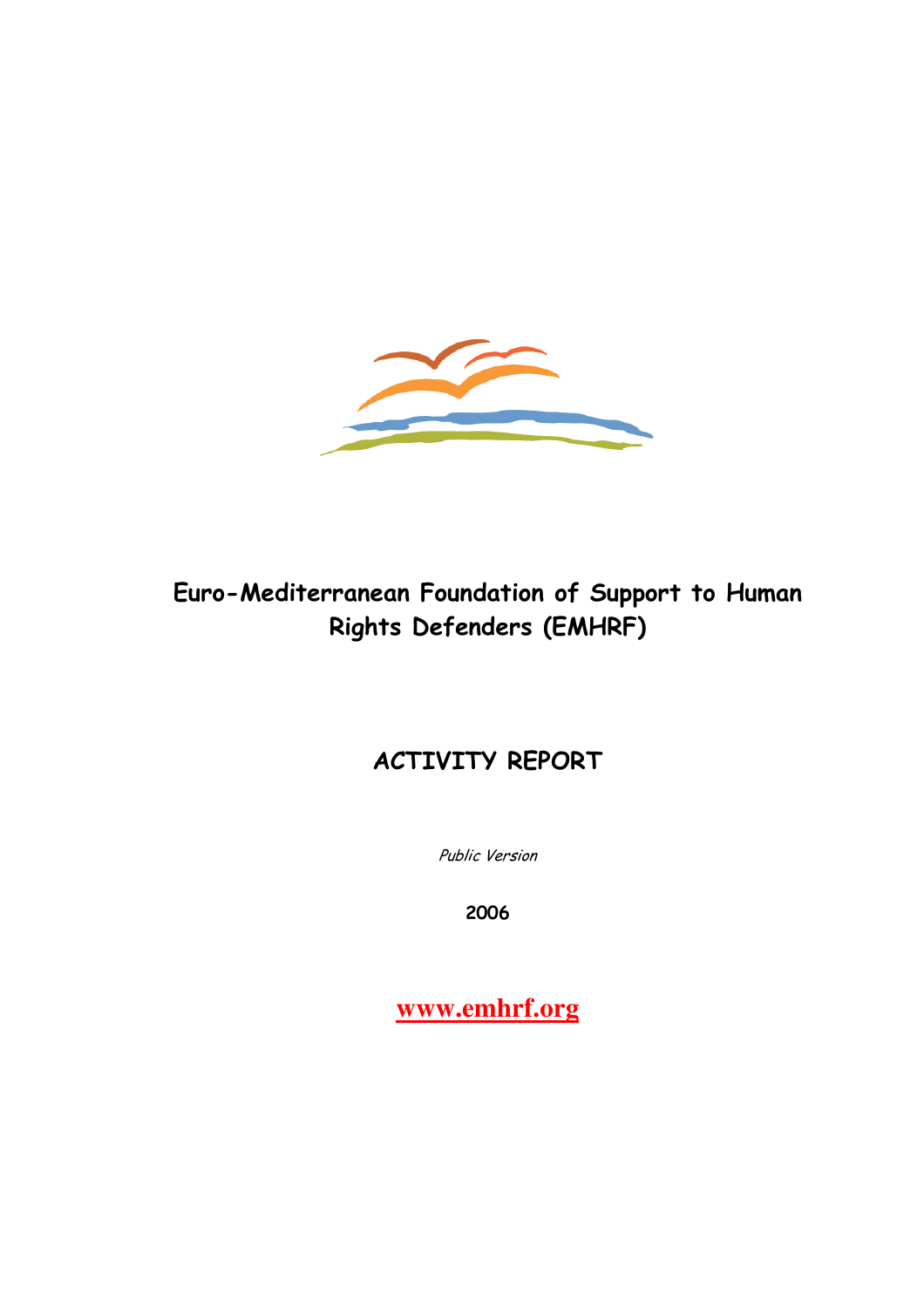# **CONTENTS**

#### **1. INTRODUCTION**

#### **2. EXECUTIVE SUMMARY**

#### **3. INTERVENTIONS AND ACTIVITIES IN SUPPORT OF HUMAN RIGHTS ORGANISATIONS, GROUPS AND DEFENDERS**

- **Emergency interventions**
- Interventions in support of strengthening institutional operations and human capacities
- $\blacksquare$  Interventions in support of innovative activities

### **4. QUANTITATIVE AND COMPARATIVE REVIEW OF INTERVENTIONS AND ACTIVITIES**

- $\blacksquare$  The intervention timeframes
- The grants
- **5. MEETINGS**
- **6. INFORMATION & COMMUNICATION**
- **7. FUNDRAISING**
- **8. SUSTAINABILITY**
- **9. ORGANISATIONAL MATTERS**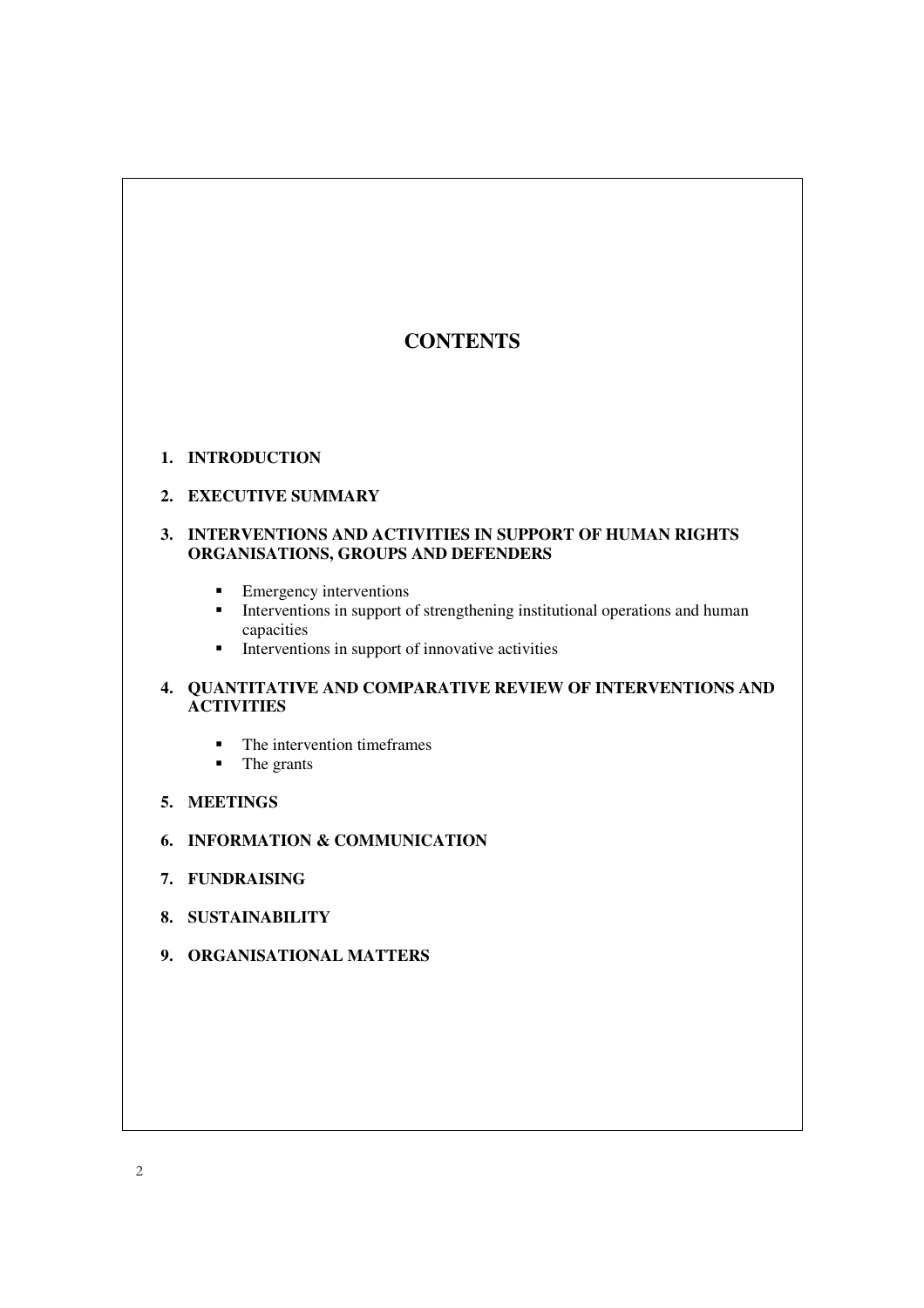# **1. Introduction**

Human Rights Defenders are toiling in a more and more unstable environment and are targeted by increasingly harsher measures intended to criminalise or severely restrict their actions. The year 2006, which was profoundly marked by the conflict that devastated Lebanon during the summer and resulted in the deaths of thousands of civilians, witnessed major political upheavals in several Mediterranean countries. Five and a half years after the attacks of 11 September 2001, the record is discouraging. While successive waves of democratic reforms have taken place in the world, similar attempts have failed in most countries of the Middle East and North Africa. An arc of ongoing crises exists in the region: Iraq has become a human and political disaster and is falling prey to civil conflict; Lebanon is going through a political crisis which seems inextricable; no progress has been achieved in the peace process in Palestine; the Maghreb has again been the victim of attacks. These developments are all the more worrying because they are occurring in a region that is suffering from political, social and economic paralysis.

Due to a broadening array of legal tools, many states in the region have imposed more and more restrictions on the freedoms of association, peaceful assembly and expression of human rights defenders. States of emergency have been renewed in some countries in 2006 and remain in effect in others. Legislation and anti-terrorism measures aimed at restricting freedoms have been adopted and implemented. Laws governing civil society associations give governments almost absolute and unlimited power and control over the governance, the finances and even the activities of independent nongovernmental organisations, which are subjected to several criminal penalties if they attempt to circumvent these measures.

The subversion of the justice system for political purposes remains an ongoing problem in the region. Many human rights defenders have been prosecuted in tribunals that did not comply with international standards of jurisdiction, independence and impartiality. Many others have been arbitrarily detained. Several countries have refused to register human rights organisations and then used that pretext to prosecute members of these organisations for 'illegal activities' and block all funding from aboard in an attempt to make them financially non-viable.

In some countries, human rights defenders are often treated as dissidents and are placed under constant police surveillance, prevented from travelling abroad and subjected to unwarranted dismissal from their employment, to wiretapping and the interruption of telephone services, to physical abuse, harassment of their families, threats and acts of vandalism, and media campaigns aimed at discrediting them.<sup>1</sup>

All the different measures taken against human rights organisations and defenders in the Euro-Mediterranean region have been in violation of the obligations set out in international instruments to which the countries of the region are party, undermining the application of these instruments.<sup>2</sup>

As a result of these developments, over the course of 2006 the Euro-Mediterranean Foundation of Support to Human Rights Defenders received a growing number of emergency assistance requests and acted to provide support to 18 human rights organisations, groups and defenders.

l <sup>1</sup> Observatory for the Protection of Human Rights Defenders, joint programme of FIDH and OMCT, <u>Annual Report 2006: Steadfast in Protest</u>, http://www.omct.org/pdf/Observatory/2007/observatoire\_rapport\_annuel2006\_eng.pdf and Human Rights Watch, World Report 2007, http://hrw.org/wr2k7/index.htm

<sup>2</sup> The Universal Declaration of Human Rights; the UN Declaration on Human Rights Defenders; the International Covenant on Civil and Political Rights; the EU Association Agreements with the Mediterranean countries and the ENP; the EU Guidelines on human rights defenders.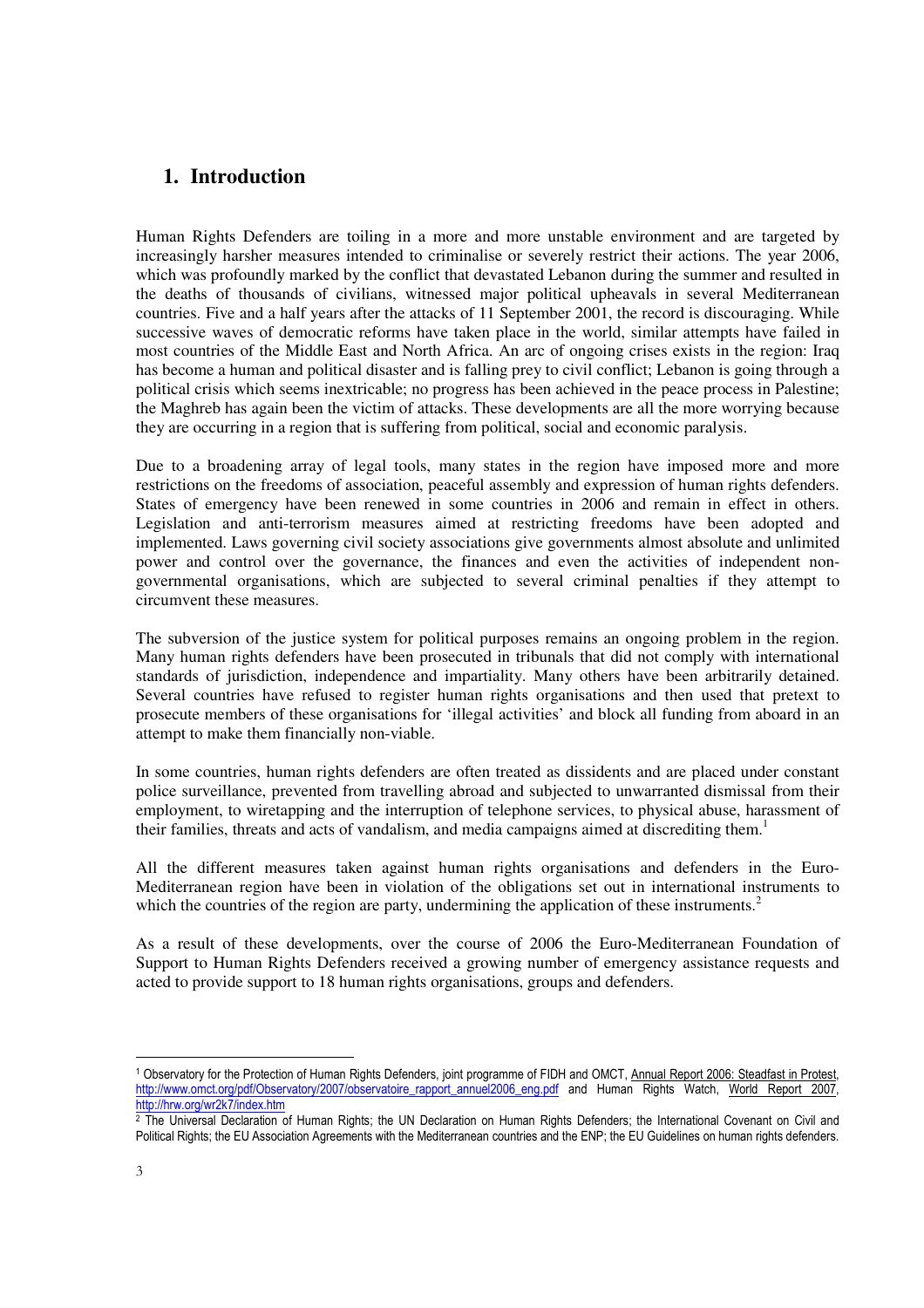## **2. Executive Summary**

The year 2006 highlighted a number of major issues faced by human rights organisations and defenders in the Mediterranean region. These issues are intimately linked not only to the nature of their activities but also to broad national and international trends. The requests received by the Foundation reflected these trends and served to emphasise the indispensable function as a 'strategic relay' that the Foundation must play in cooperation with regional and international organisations that are active in protecting human rights defenders in order to provide defenders with short-, medium- and long-term assistance. These trends, and EMHRF's response, are summarised in the following three paragraphs.

#### *1. Deprivation of freedom and ill treatment*

As was already seen in 2005, more and more of the region's human rights defenders faced serious health problems in 2006 as a result of steps to deprive them of their freedom and of the ill treatment to which they were subjected. Not only was it necessary to arrange for medical examinations and the provision of drugs, but critical ongoing support was needed to enable them to receive psychological rehabilitation and social reintegration services. In some countries of the region, the needs in these areas have proven to be considerable. However, few regional and international organisations are mandated to cover the costs of these services, and it is rare to find existing groups on the ground capable of carrying out their rehabilitation activities freely and effectively. Accordingly, the Foundation decided to initiate a dialogue with organisations dealing with issues related to the rehabilitation of victims of torture in an effort to explore and work towards the implementation of long-term mechanisms and procedures of support for human rights defenders in the region.

#### *2. Instrumentalisation of the judiciary and harassment*

Governments in some countries of the region continued to put pressure on human rights organisations and defenders in 2006. These measures included the subversion of the judicial system for political purposes, a freeze on or denial of legal recognition of human rights activities, and as a consequence, a freeze on the accounts of certain organisations, as well as the physical and psychological harassment of human rights defenders. As a result, human rights organisations sought concrete, secure and flexible financial support in order to pursue their activities at the national and international level. Some human rights defenders who were targeted or subjected to constant pressure expressed the desire to leave the country, even if only a temporary basis, in order to launch or continue their activities. The Foundation also urged human rights defenders to have as many contacts as possible with European diplomatic missions and EU Commission delegations, actively encouraged them to take part in the activities of other organisations abroad and prevailed upon institutions to provide human rights defenders with scholarships and accommodations abroad to give them the time needed to strengthen their ability to pursue their activities and refocus their priorities.

#### *3. Lack of human resources and operating capacities*

Despite more and more repressive government policies directed against human rights defenders, several independent defender movements tried to reorganise their activities in countries of the region. There were also small groups who attempted to put their activities on a more professional basis. Because these groups act on a volunteer basis, they often do not have the qualifications or support needed to prepare and submit projects that meet the criteria set by the major funding agencies. Strengthening their human and operating resources by providing them with small grants was a necessity, especially since these types of resources are seldom supported by major international institutions. The Foundation also acted as an intermediary and advisor, encouraging the development of annual or multi-year action strategies coupled with a fund-raising programme. It was thus able to respond strategically to their needs or assist them in approaching other funding agencies better suited to support their activities on a long-term basis. In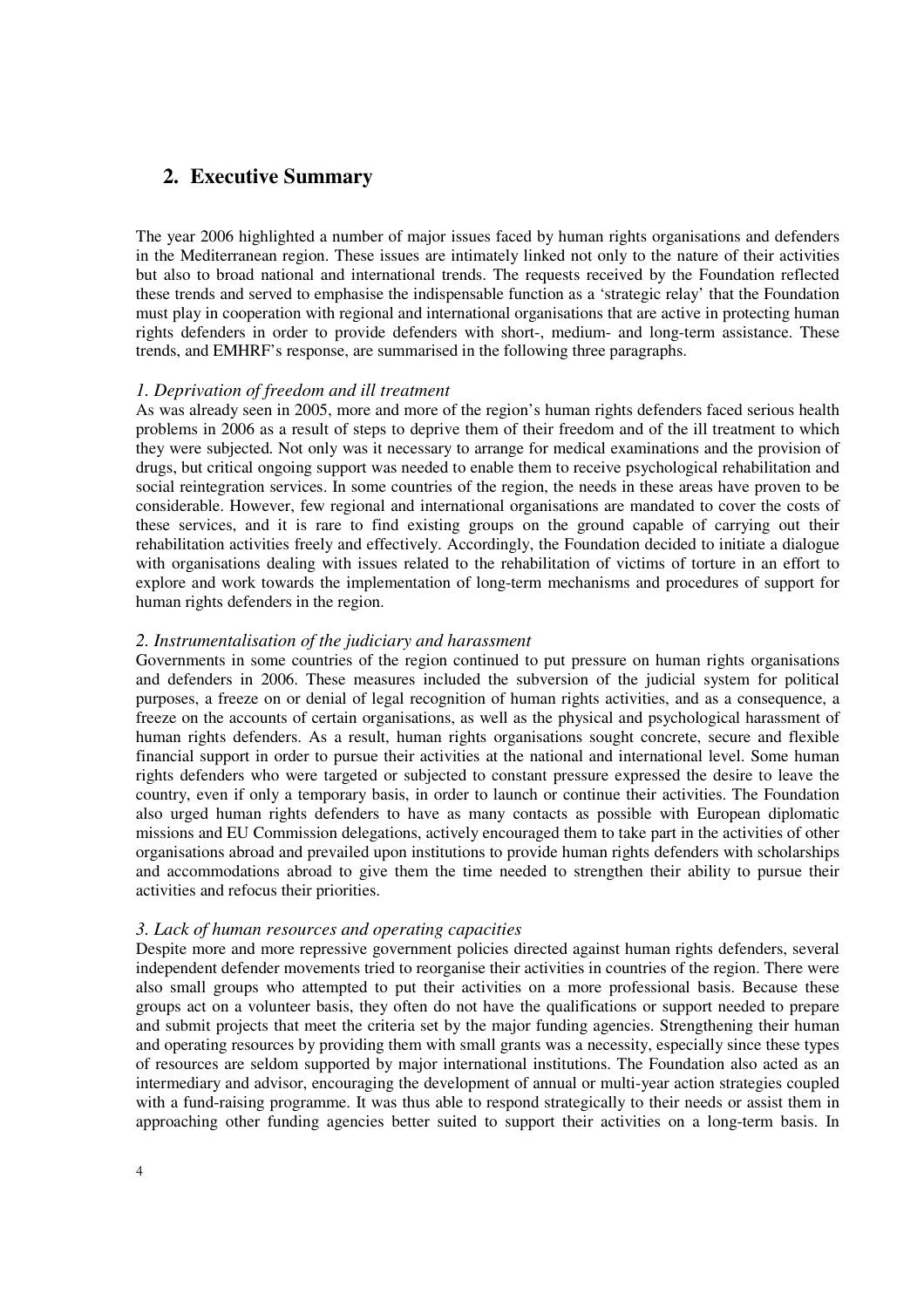addition, human rights defenders expressed the desire to benefit from the experience of other organisations, share information, explore synergies and coordinated activities, and receive training services that would enable them to effectively support their activities. In 2006, the Foundation encouraged these defenders, to the extent possible, to contact national organisations carrying out similar projects in other countries of the region as well as with regional and international networks involved in the promotion of human rights.

# **3. Interventions and activities in support of human rights organisations, groups and defenders**

The requests submitted to the Euro-Mediterranean Foundation of Support to Human Rights Defenders during 2006 reflect the patterns summarised above. EMHRF's support to human rights defenders during the year can be summarised in the following three categories of intervention; it might be noted however that there is inevitably a certain overlap in particular between interventions that supported innovative projects and those that aimed at building human and institutional capacities.

#### *3.1.Emergency interventions*

Emergency, tangible and secure support was provided to several human rights defenders having experienced violations of their fundamental rights in their countries. The EMHRF supported defenders who had undergone psychological harassment, malicious legal proceedings and even financial strangulation by paying administrative staff and the rent of their offices enabling them to implement their activities aimed at the protection of human rights in the countries in question.

For example, the Foundation supported two human rights defenders from the legal profession, long time human rights activists for the protection of victims, who were subjected to violations of their rights and constant harassment by the authorities: police harassment, legal proceedings, threat of seizure of professional and personal goods, measures of expropriation and economic ruin.

Financial emergency support was also granted to groups of human rights defenders targeted by the authorities in the region (denial or suspension of legal recognition, legal proceedings, freezing of assets, etc). This support enabled them to reorganise their strategy of action and their activities essential for the reinforcement, promotion and defence of human rights and democratisation.

For example, the Foundation supported human rights groups whose accounts were frozen by government authorities without notification as a result of their international law-based criticisms of certain government policies.

Furthermore, the EMHRF provided emergency support to human rights defenders who have been subjected to ill treatment and constant physical reprisals. This support enabled them to undergo intense medical examinations abroad, to obtain medical and appropriate pharmaceutical treatments, and attend programmes of rehabilitation and reintegration.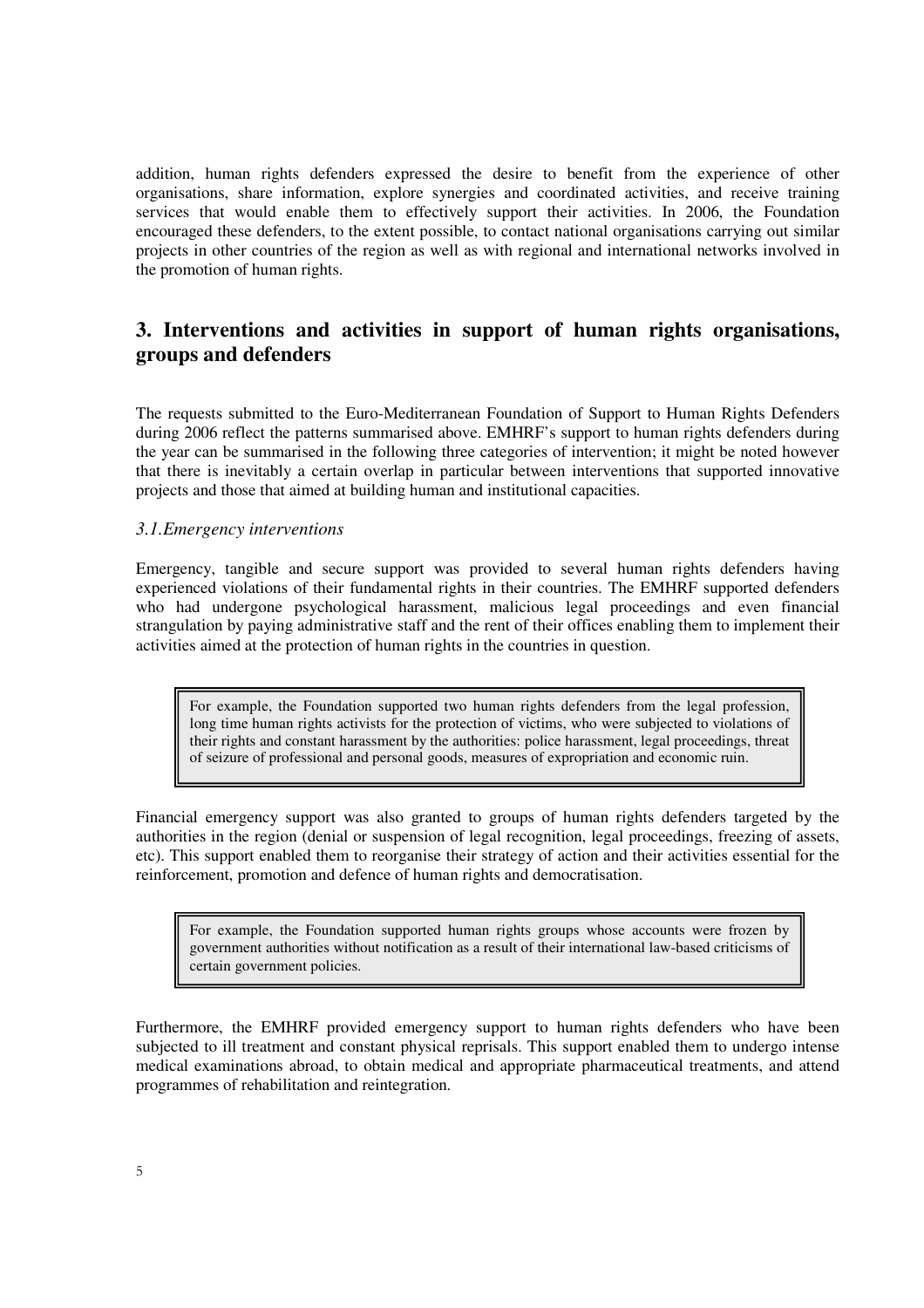Therefore, the Foundation supported four human rights defenders (three males and one female), long time militants for the struggle of human rights and democratisation in their country, whose ill-treatment had included from 4 to 29 years of imprisonment, and who during their detention had developed serious disorders and diseases including ulcers, pulmonary infection, weakness, cancer, traumatism of the spinal cord and arterial hypertension.

The enormous needs in terms of physical and psychological rehabilitation of human rights defenders in the region imprisoned due to their action in favour of human rights and democratisation encouraged the EMHRF to take the position of a 'strategic relay' in regard to this and other issues. The Foundation therefore initiated a debate, in collaboration with several international institutions, on the initiatives and alternatives which could facilitate the long term sustainable psychological and physical rehabilitation of these victims as well as their reintegration.

#### *3.2.Interventions in support of strengthening institutional operations and human capacities*

Strategic financial support was provided to human rights organisations and defenders by reinforcing their operations and human capacities in order to enable them to create structures or implement activities effectively in the region. For example, the Foundation supported:

A human rights organization facing structural and administrative problems elected a new President and wished to kick-start its ongoing and future activities by reinforcing its executive team. The EMHRF provided financial assistance to the organization enabling it to employ an executive director in order to support the new policy and to raise and secure financial means for its activities in the future.

A pilot program carried out by a small structure providing tangible legal assistance and political support to refugees and in particular for those who are regarded as "national enemies" and who are subjected as a consequence to not-communicated and unspecified detention in the country concerned. The program had limited administrative and human resources, thus unable to receive financing from the main donors due to the sensitive nature of its activity. The EMHRF granted financial assistance to the program making it possible to strengthen its team by the recruitment of a part-time lawyer and to enable it to face the increase of its activities during the year.

A group of volunteers wished to launch a sensitive project in the region aiming at documenting acts of violation and discrimination against a specific population in order to protect them peacefully and plead for the reinforcement of the protection of their rights. The EMHRF granted financial assistance to launch activities by the group, thus permitting the time necessary to enable them to structure their action effectively and to fundraise.

The main objective of these interventions was to reinforce their human resources and operational capacities in order to strengthen the implementation of programmes and fundraising strategies in the long term. The EMHRF therefore encouraged and supported the development of annual and/or multi annual programme of actions and strategies for fundraising from human rights organisations and groups thus making it possible to respond strategically to their needs and/or to assist them in approaching other donors better positioned to support their activities in the long term. It has in certain cases facilitated contact, sent a list of potential donors and assisted them to present funding applications as necessary.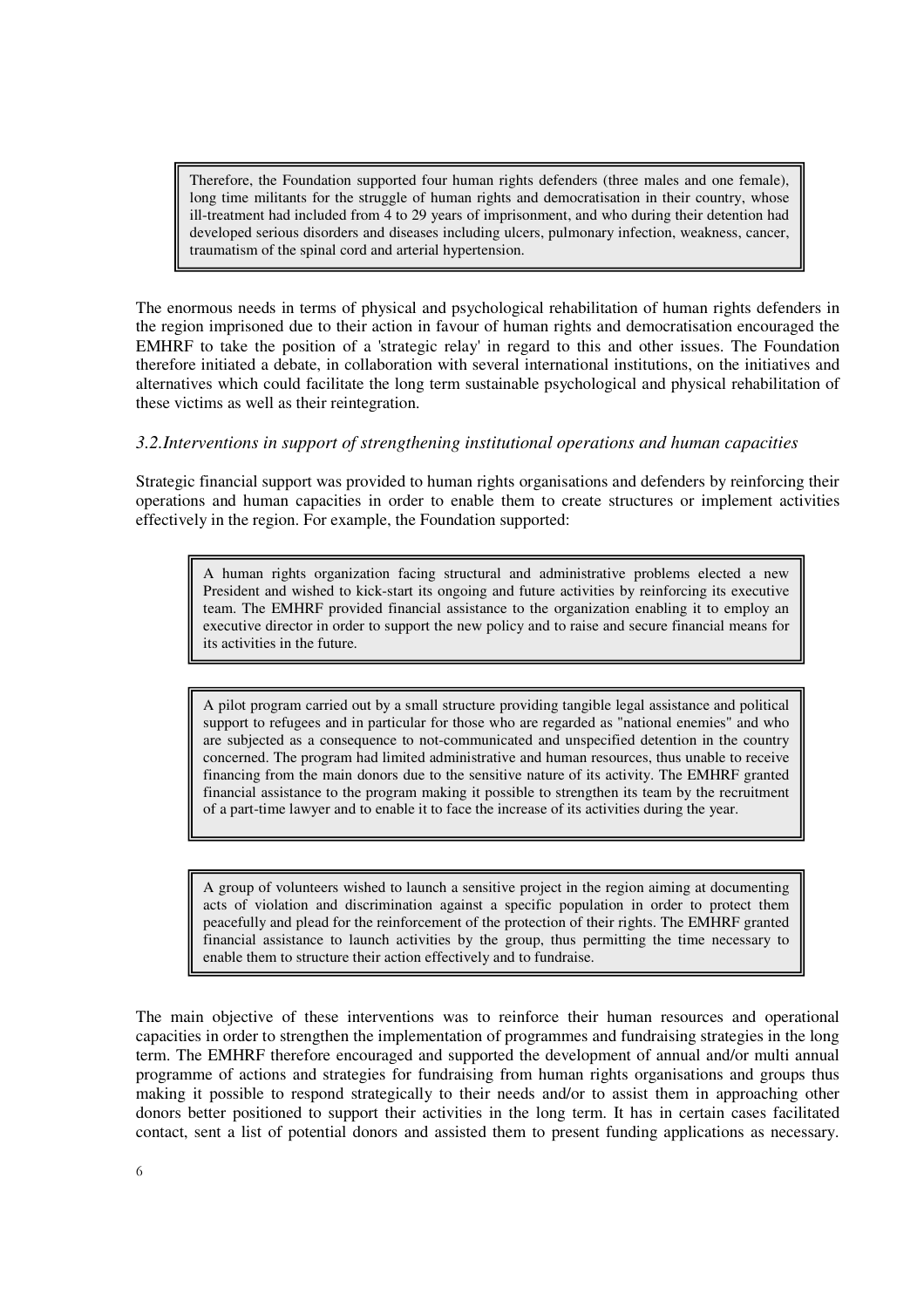These advises supported most of the organisations to diversify their contacts and financing and thus to ensure the sustainability and continuity of their activities.

#### *3.3.Interventions in support of innovative activities*

The EMHRF supported organisations wishing to carry out and develop innovative projects and programmes in the region (reinforcement of the participation of women, protection of minorities and refugees, forced disappearances, rehabilitation, reconciliation, etc.).

A human rights organisation working mainly voluntarily in the North planned to set up innovative projects on rehabilitation and reconciliation, and to establish its new structure and work in the South.

An innovative and significant project for the region aiming at bringing about legal support and aid for family unification, carried out by an organisation for the defence of human rights working in respect of the minorities rights and against exclusion.

A small structure aiming at providing legal assistance and training to underprivileged and marginalised women in order to enable them to enforce their rights in the public and private sphere.

Within the framework of its function as a 'strategic relay', the EMHRF encouraged contacts to be made by certain organisations and defenders with national institutions delivering similar projects in other countries in the region, and also with regional and international networks actively promoting the defence of human rights. Such contacts are aimed at enabling them to exchange information on their experiences, to consider coordinated synergies and actions and thus to benefit from effective support in the long term. In one case, these contacts resulted in the establishment of productive relationships that have enabled the implementation of a particular innovative project and the improvement of prospects for its sustainability.

# **4. Quantitative and comparative review of interventions and activities**

#### *4.1.The intervention timeframes*

Emergency interventions are dealt with through a special procedure; in 2006, the average time period for processing files was 31 days from the submission of the application to the receipt of funding by the beneficiary.

Interventions aimed at providing support for strengthening human and institutional resources or for innovative activities are reviewed at the Board meetings. In 2006, the average time period for processing files was 60 days from the submission of the application to the receipt of funding by the beneficiary.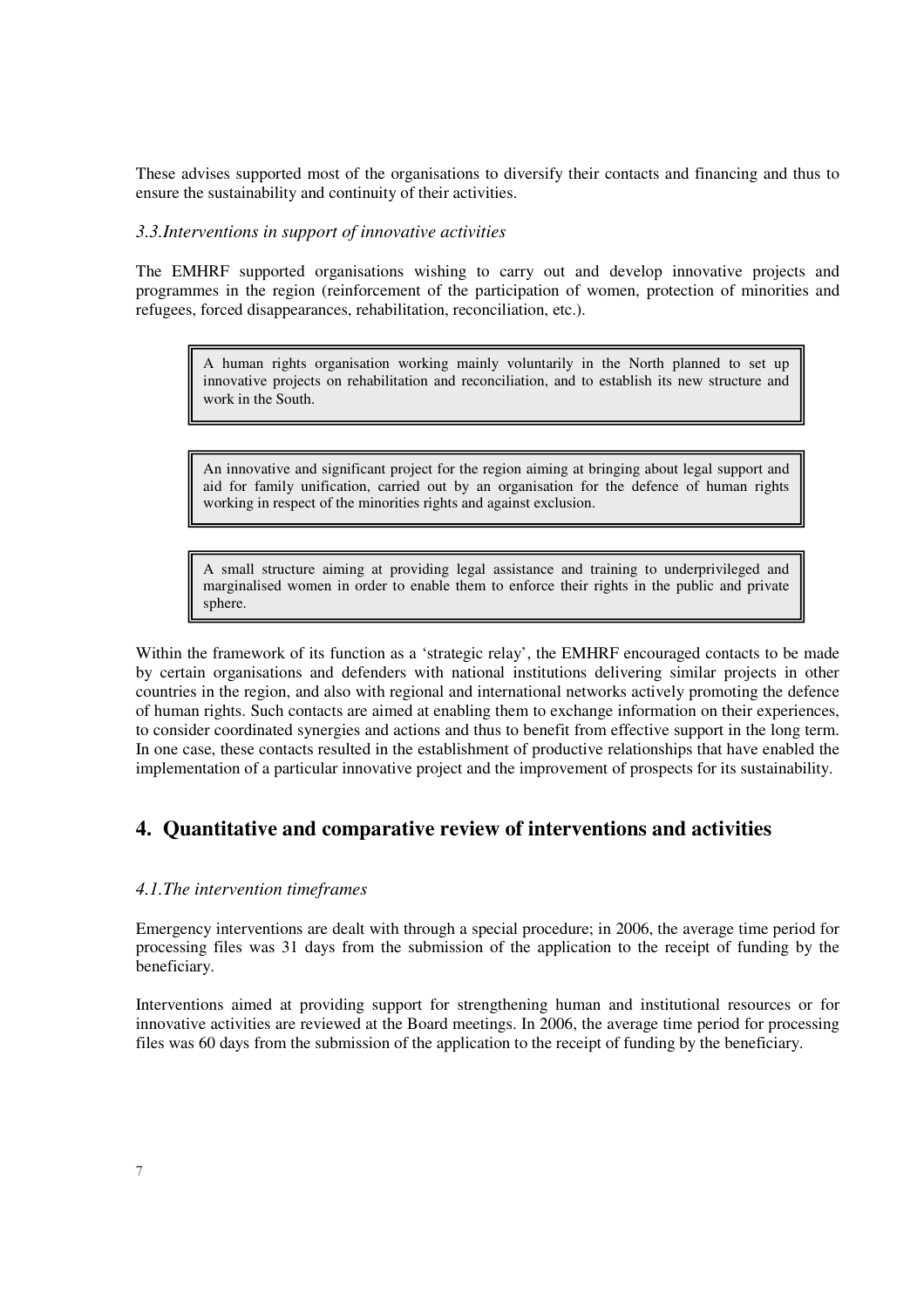#### *4.2.The grants*

#### **2005 2006 Emergencies Reinforcement of capacities Innov ative projects Emergencies R einfo rcement o f capacities Inno vative pro jects**

**Percentage distribution of the number of funding grants, by category of intervention**

*Comments***:** Emergency interventions represented the majority of the EMHRF's interventions in both 2005 and 2006. Interventions aimed at strengthening human and institutional resources grew significantly in 2006. This increase was mainly associated with the desire of many volunteer organisations to put their field activities on a more professional basis over the long term. In addition, few funding agencies include the strengthening of human resources of human rights organisations in the region among their priorities.

#### **Percentage distribution of grants showing North/South location of recipient NGO and membership of the Euro-Mediterranean Human Rights Network (EMHRN)**



*Comments*: The distribution of funding grants to organisations based in the North and the South remained constant between 2005 and 2006. There was a slight decrease in the grants to EMHRN member organisations in 2006. This is mainly the result of increased awareness of the Foundation in the international and national arenas, which favoured an increasing number of grant requests from small structures outside the EMHRN membership.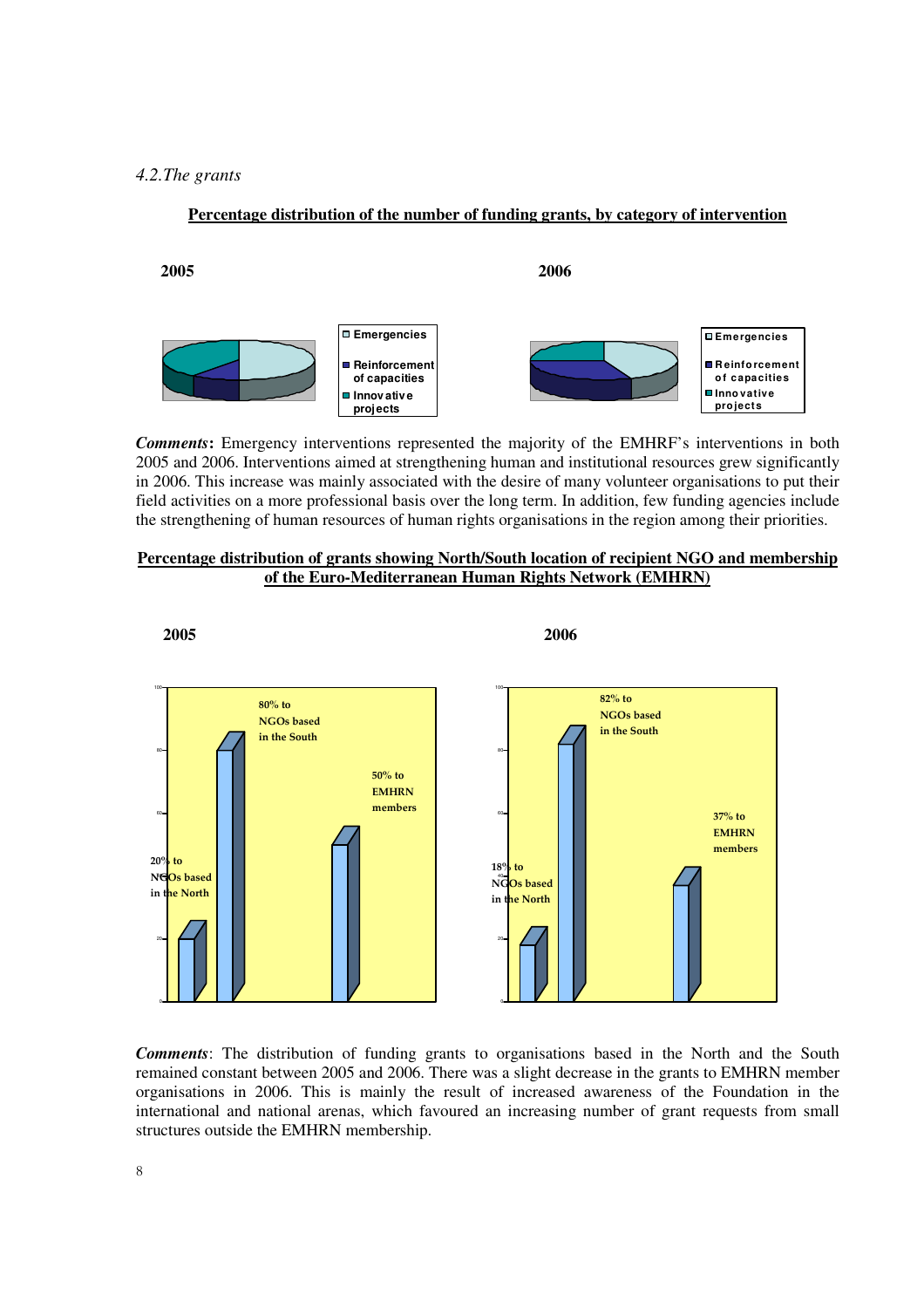#### **Percentage distribution of grants, by country**



*Comments*: Data for 2006 show a broader geographic distribution of the Foundation's interventions than in 2005, mainly due to greater awareness of its activities in the region. The category of 'other' indicates grants made in countries where public disclosure of the grant location would pose a risk to the sustainability of human rights activities there. The apparent reduction in the number of grants to Algeria and Egypt in 2006 compared to 2005 is mainly due to the fact that certain grants were made late in 2005 and continued through 2006.

## **5. Meetings**

The Board met three times during 2006, in pursuance of its mandate to establish the activities of the Foundation and to develop an effective strategy to assist human rights organisations and defenders in the Euro-Mediterranean region. Furthermore, the Council of Representatives of the EMHRF convened on 14th May 2006 in order to discuss the activities carried out and to evaluate the first working year of the EMHRF as well as to identify the needs and priorities of human rights organisations, groups and defenders in the region. Representatives mandated by the EMHRF also travelled to the region on several occasions in order to meet with human rights defenders and grantees. These travels aimed at assessing their needs in order to be able to reply strategically to the latter.

### **6. Information & Communication**

In 2006 the EMHRF maintained a policy of confidentiality in regard to most of the information related to the beneficiaries of its grants. This policy was instituted and is maintained in light of the fact that the public release of particular data related to the activities of the EMHRF carries serious risk to the activities and the persons of certain candidates for or beneficiaries of its financial support, or indeed of other human rights defenders working for the promotion and defence of human rights in the Euro-Mediterranean region. The EMHRF ensures the transparency of its activities through fully informing its main donors of its activities of support for human rights organisations, groups and defenders.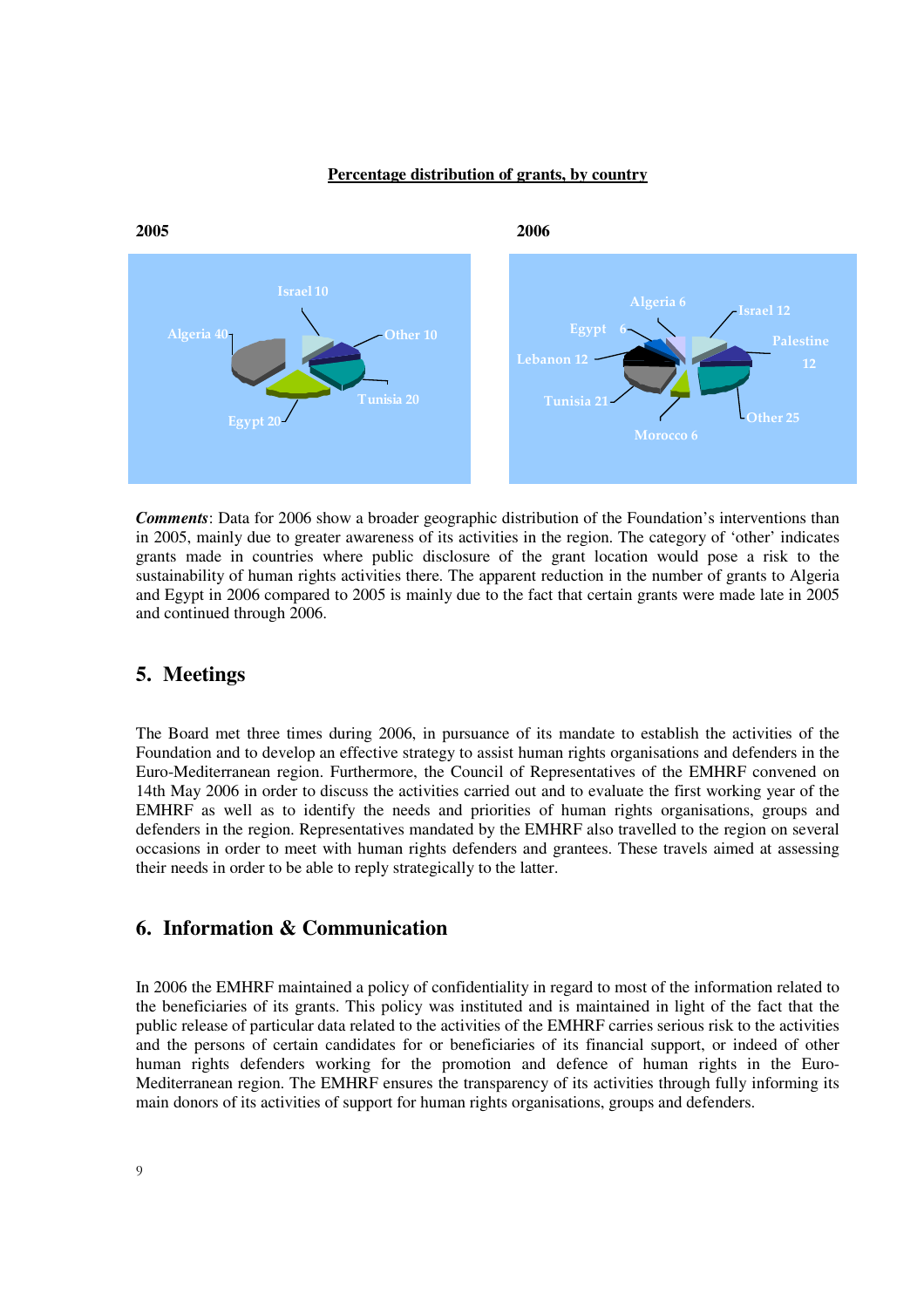During the year 2006, information and communication remained major activities for the Foundation, as a measure of strategic support to human rights organisations and defenders in the Mediterranean region, and to play a crucial part by providing reliable information to the public. In particular the Foundation set up a new website independent of that of the Euro-Mediterranean Human Rights Network (EMHRN), clearly defining the specific mandate of the EMHRF, containing a clear detail of its operation, its procedures and its activities in the three working languages of the Foundation (English, Arabic and French) in order to make these data and background documents available to all: http://www.emhrf.org/ The website was officially launched on November 17, 2006 and was regularly updated during the year. The methods of handling urgent and regular requests for funding were also specified in the three working languages of the Foundation with precise information of the deadlines set for applications to be submitted to the EMHRF.

A leaflet detailing the mandate, operation and procedures of the EMHRF in English, Arabic and French was also prepared and several samples printed in May 2006. The booklet of the EMHRF was distributed during consultations, meetings, visits and travels abroad.

# **7. Fundraising**

During the year 2006, the Euro-Mediterranean Foundation of Support to Human Rights Defenders received the confidence of and generous contributions from the Ministry for Foreign Affairs of the Netherlands, the Danish International Development Agency (DANIDA), and the Swedish International Development Cooperation Agency (SIDA), as well as from private Danish Foundations.

## **8. Sustainability**

The sustainability of the EMHRF is built on the following postulates:

- That the EMHRF benefits from continued support from its major donors in 2007.
- That access to flexible, rapid, and concrete funds is highly needed in the region and will significantly enhance the capacity of human rights activists to work in a difficult environment and therefore contribute to the promotion of a human rights culture and the strengthening of a nascent civil society.
- That the EMHRF has direct access to the EMHRN members, which comprise eighty human rights organisations and defenders located in more than twenty countries in the region. The representatives provide the Foundation with a unique and highly qualified source of knowledge of and contacts with the human rights environment of the Euro-Mediterranean region and the opportunity to quickly obtain reliable and in-depth information needed for its operation, thus enhancing the quality and targeting of grants.
- That the EMHRF is the only agency with a distinct regional focus, permitting it to develop a specific public profile and placing it potentially as a leading donor in the Euro-Mediterranean region.
- That the EMHRF takes carefully calculated risks in extending modest funding to small and nascent organisations as well as to innovative and catalyst activities in the field of human rights and provides quick and secure support to the needs expressed.